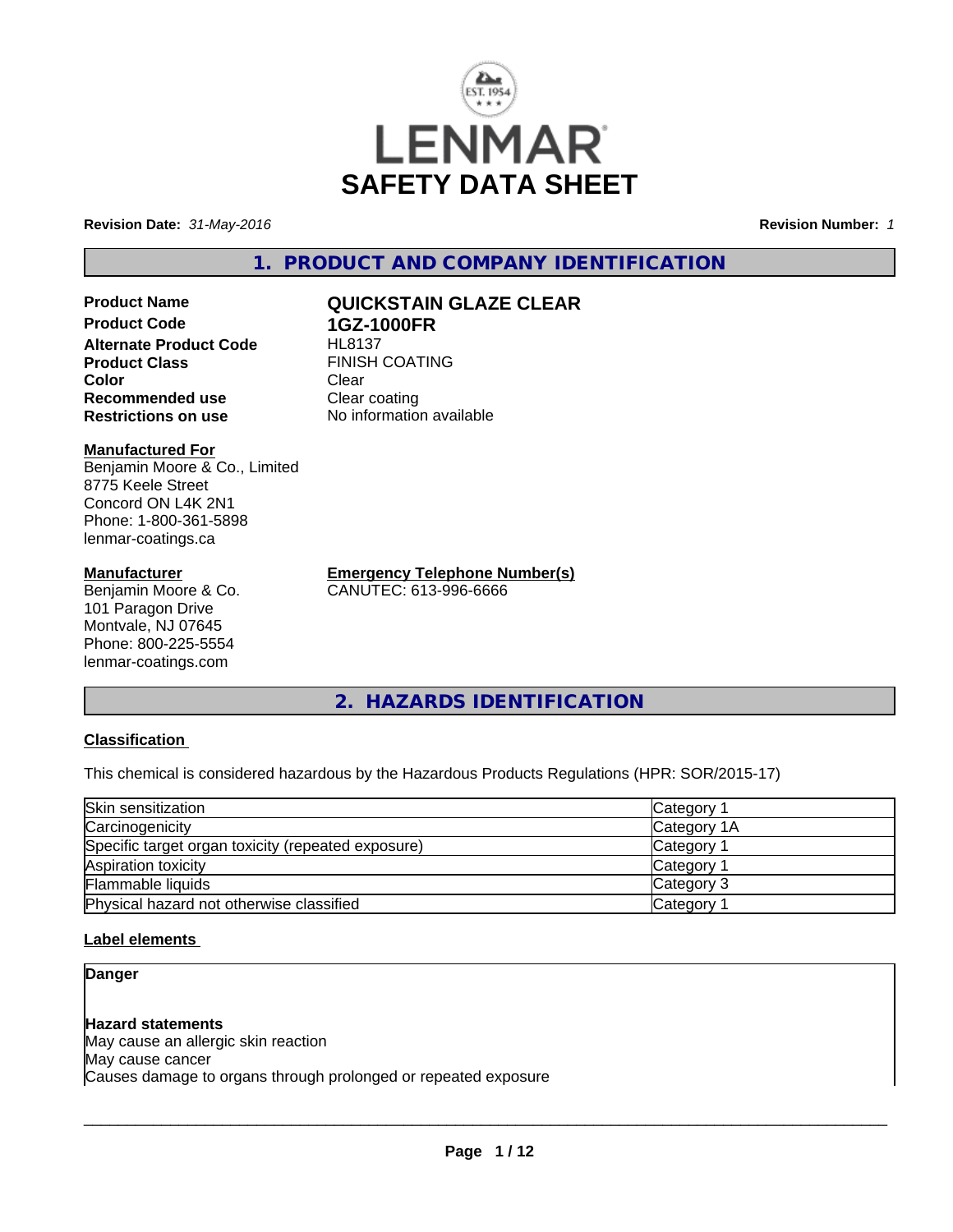

 $\overline{\phantom{a}}$  ,  $\overline{\phantom{a}}$  ,  $\overline{\phantom{a}}$  ,  $\overline{\phantom{a}}$  ,  $\overline{\phantom{a}}$  ,  $\overline{\phantom{a}}$  ,  $\overline{\phantom{a}}$  ,  $\overline{\phantom{a}}$  ,  $\overline{\phantom{a}}$  ,  $\overline{\phantom{a}}$  ,  $\overline{\phantom{a}}$  ,  $\overline{\phantom{a}}$  ,  $\overline{\phantom{a}}$  ,  $\overline{\phantom{a}}$  ,  $\overline{\phantom{a}}$  ,  $\overline{\phantom{a}}$ 

#### **Precautionary Statements - Prevention**

Obtain special instructions before use Do not handle until all safety precautions have been read and understood Use personal protective equipment as required Contaminated work clothing should not be allowed out of the workplace Wear protective gloves Do not breathe dust/fume/mist/vapors/spray Wash face, hands and any exposed skin thoroughly after handling Do not eat, drink or smoke when using this product Keep away from heat/sparks/open flames/hot surfaces, no smoking Keep container tightly closed Ground/bond container and receiving equipment Use explosion-proof electrical/ventilating/lighting/equipment Use only non-sparking tools Take precautionary measures against static discharge Immediately after use, place rags, steel wool or waste used with this product in a sealed water-filled metal container or lay flat to dry.

#### **Precautionary Statements - Response**

If exposed or concerned get medical attention

# **Skin**

If skin irritation or rash occurs get medical attention Wash contaminated clothing before reuse If on skin (or hair) take off immediately all contaminated clothing. Rinse skin with water **Ingestion** If swallowed immediately call a POISON CENTER or physician Do NOT induce vomiting

# **Fire**

In case of fire use CO2, dry chemical, or foam for extinction

#### **Precautionary Statements - Storage**

Store locked up Store in a well-ventilated place. Keep cool

#### **Precautionary Statements - Disposal**

Dispose of contents/container to an approved waste disposal plant Materials such as rags used with this product may begin to burn by themselves. After use, put rags in water or lay flat to dry, then discard.

#### **Other information**

No information available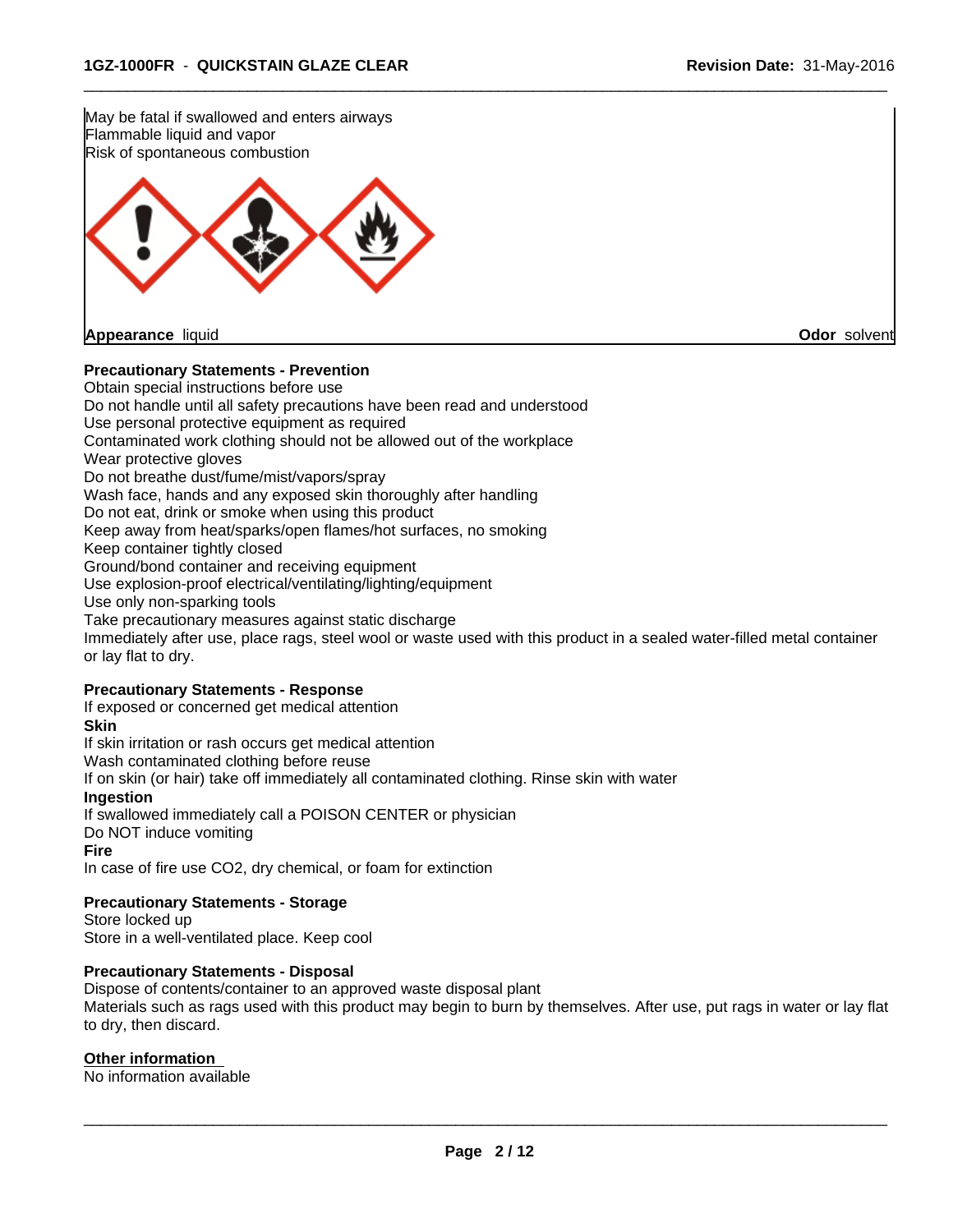|                                              | U. OONII OUTTON INI UNIIN ITON ON OONII UNENTU |                |
|----------------------------------------------|------------------------------------------------|----------------|
|                                              |                                                |                |
| <b>Chemical Name</b>                         | <b>CAS-No</b>                                  | Weight % (max) |
| Talc                                         | 14807-96-6                                     | $10 - 30%$     |
| Solvent naphtha, petroleum, medium aliphatic | 64742-88-7                                     | $10 - 30%$     |
| Distillates, petroleum, hydrotreated light   | 64742-47-8                                     | $3 - 7%$       |
| Solvent naphtha, petroleum, light aromatic   | 64742-95-6                                     | - 5%           |
| Stoddard solvent                             | 8052-41-3                                      | $-5%$          |
| 1,2,4-Trimethylbenzene                       | $95 - 63 - 6$                                  | - 5%           |
| Solvent naphtha (petroleum), heavy aromatic  | 64742-94-5                                     | - 5%           |
| Silica, crystalline                          | 14808-60-7                                     | $0.25 - 0.5\%$ |
| Ethyl benzene                                | $100 - 41 - 4$                                 | $0.1 - 0.25%$  |
| Naphthalene                                  | $91 - 20 - 3$                                  | $0.1 - 0.25%$  |
| Methyl ethyl ketoxime                        | 96-29-7                                        | $0.1 - 0.25%$  |

# **3. COMPOSITION INFORMATION ON COMPONENTS**

 $\overline{\phantom{a}}$  ,  $\overline{\phantom{a}}$  ,  $\overline{\phantom{a}}$  ,  $\overline{\phantom{a}}$  ,  $\overline{\phantom{a}}$  ,  $\overline{\phantom{a}}$  ,  $\overline{\phantom{a}}$  ,  $\overline{\phantom{a}}$  ,  $\overline{\phantom{a}}$  ,  $\overline{\phantom{a}}$  ,  $\overline{\phantom{a}}$  ,  $\overline{\phantom{a}}$  ,  $\overline{\phantom{a}}$  ,  $\overline{\phantom{a}}$  ,  $\overline{\phantom{a}}$  ,  $\overline{\phantom{a}}$ 

# **4. FIRST AID MEASURES**

| <b>General Advice</b>                  | If symptoms persist, call a physician. Show this safety data<br>sheet to the doctor in attendance.                                                                                                                                     |
|----------------------------------------|----------------------------------------------------------------------------------------------------------------------------------------------------------------------------------------------------------------------------------------|
| <b>Eye Contact</b>                     | Immediately flush with plenty of water. After initial flushing,<br>remove any contact lenses and continue flushing for at<br>least 15 minutes. Keep eye wide open while rinsing. If<br>symptoms persist, call a physician.             |
| <b>Skin Contact</b>                    | Wash off immediately with soap and plenty of water while<br>removing all contaminated clothes and shoes. If skin<br>irritation persists, call a physician. Wash clothing before<br>reuse. Destroy contaminated articles such as shoes. |
| <b>Inhalation</b>                      | Move to fresh air. If symptoms persist, call a physician.<br>If not breathing, give artificial respiration. Call a physician<br>immediately.                                                                                           |
| Ingestion                              | Clean mouth with water and afterwards drink plenty of<br>water. Do not induce vomiting without medical advice.<br>Never give anything by mouth to an unconscious person.<br>Consult a physician.                                       |
| <b>Protection Of First-Aiders</b>      | Use personal protective equipment.                                                                                                                                                                                                     |
| <b>Most Important Symptoms/Effects</b> | May cause allergic skin reaction.                                                                                                                                                                                                      |
| <b>Notes To Physician</b>              | Treat symptomatically.                                                                                                                                                                                                                 |
|                                        |                                                                                                                                                                                                                                        |

# **5. FIRE-FIGHTING MEASURES**

**Suitable Extinguishing Media** Foam, dry powder or water. Use extinguishing measures that are appropriate to local circumstances and the surrounding environment.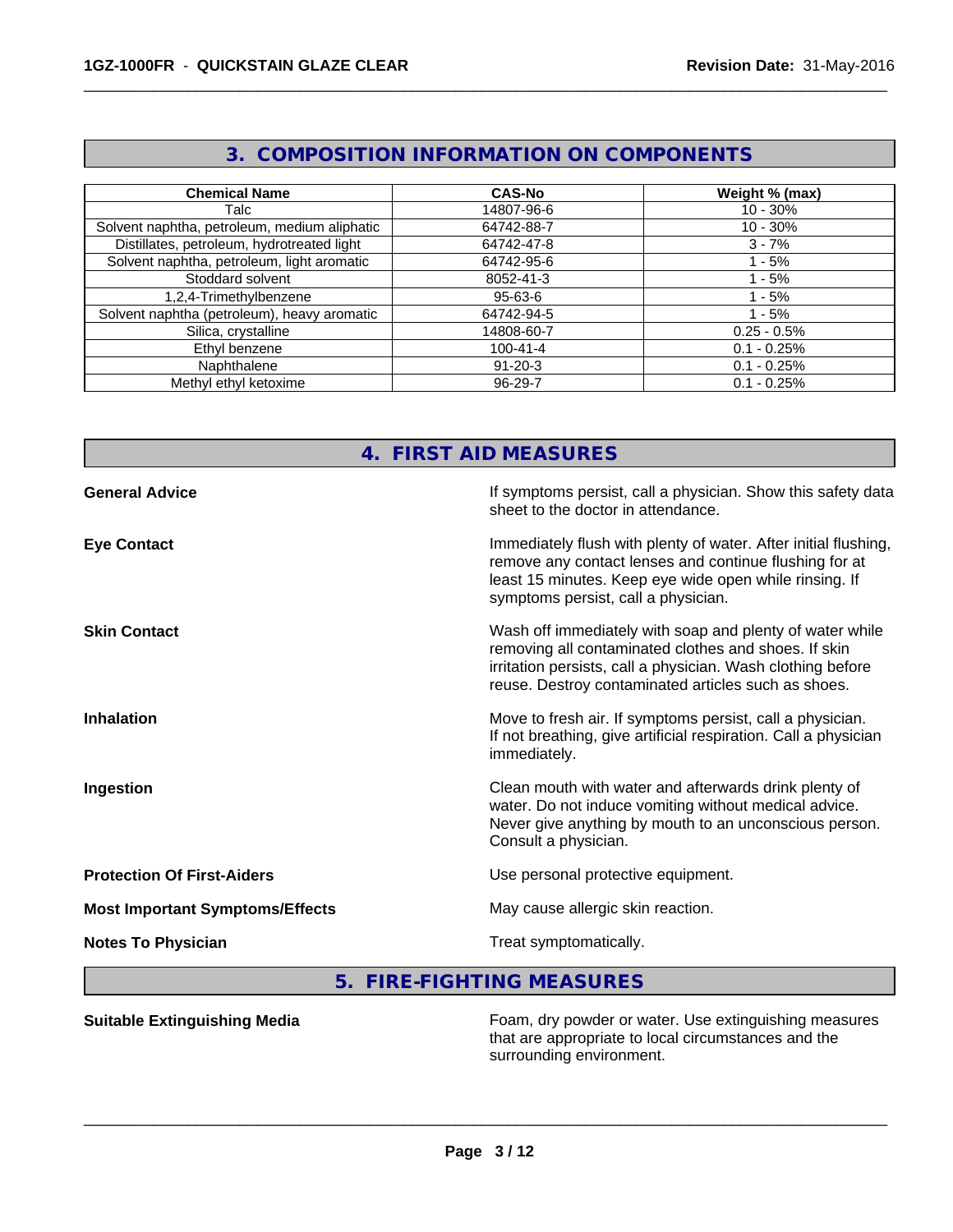| <b>Protective Equipment And Precautions For</b><br><b>Firefighters</b>                       | As in any fire, wear self-contained breathing apparatus<br>pressure-demand, MSHA/NIOSH (approved or equivalent)<br>and full protective gear.                                                                                                           |  |  |  |
|----------------------------------------------------------------------------------------------|--------------------------------------------------------------------------------------------------------------------------------------------------------------------------------------------------------------------------------------------------------|--|--|--|
| <b>Specific Hazards Arising From The Chemical</b>                                            | Combustible material. Closed containers may rupture if<br>exposed to fire or extreme heat. Keep product and empty<br>container away from heat and sources of ignition. Thermal<br>decomposition can lead to release of irritating gases and<br>vapors. |  |  |  |
| <b>Sensitivity To Mechanical Impact</b>                                                      | No.                                                                                                                                                                                                                                                    |  |  |  |
| <b>Sensitivity To Static Discharge</b>                                                       | Yes                                                                                                                                                                                                                                                    |  |  |  |
| <b>Flash Point Data</b><br>Flash Point (°F)<br>Flash Point (°C)<br><b>Flash Point Method</b> | 105.0<br>40.6<br><b>PMCC</b>                                                                                                                                                                                                                           |  |  |  |
| <b>Flammability Limits In Air</b>                                                            |                                                                                                                                                                                                                                                        |  |  |  |
| <b>Lower Explosion Limit</b><br><b>Upper Explosion Limit</b>                                 | Not available<br>Not available                                                                                                                                                                                                                         |  |  |  |
| <b>NFPA</b><br>Health: 1<br><b>Flammability: 2</b>                                           | <b>Instability: 0</b><br><b>Special: Not Applicable</b>                                                                                                                                                                                                |  |  |  |
| <b>NFPA Legend</b><br>0 Not Hozordoug                                                        |                                                                                                                                                                                                                                                        |  |  |  |

 $\overline{\phantom{a}}$  ,  $\overline{\phantom{a}}$  ,  $\overline{\phantom{a}}$  ,  $\overline{\phantom{a}}$  ,  $\overline{\phantom{a}}$  ,  $\overline{\phantom{a}}$  ,  $\overline{\phantom{a}}$  ,  $\overline{\phantom{a}}$  ,  $\overline{\phantom{a}}$  ,  $\overline{\phantom{a}}$  ,  $\overline{\phantom{a}}$  ,  $\overline{\phantom{a}}$  ,  $\overline{\phantom{a}}$  ,  $\overline{\phantom{a}}$  ,  $\overline{\phantom{a}}$  ,  $\overline{\phantom{a}}$ 

- 0 Not Hazardous
- 1 Slightly
- 2 Moderate
- 3 High
- 4 Severe

*The ratings assigned are only suggested ratings, the contractor/employer has ultimate responsibilities for NFPA ratings where this system is used.*

*Additional information regarding the NFPA rating system is available from the National Fire Protection Agency (NFPA) at www.nfpa.org.*

# **6. ACCIDENTAL RELEASE MEASURES**

| Use personal protective equipment. Remove all sources of<br>ignition.                                                                                                                                                                                                                                            |
|------------------------------------------------------------------------------------------------------------------------------------------------------------------------------------------------------------------------------------------------------------------------------------------------------------------|
| Prevent further leakage or spillage if safe to do so. Do not<br>allow material to contaminate ground water system.<br>Prevent product from entering drains. Do not flush into<br>surface water or sanitary sewer system. Local authorities<br>should be advised if significant spillages cannot be<br>contained. |
| See Section 12 for additional Ecological Information.                                                                                                                                                                                                                                                            |
| Dam up. Soak up with inert absorbent material. Pick up<br>and transfer to properly labeled containers. Clean<br>contaminated surface thoroughly.                                                                                                                                                                 |
|                                                                                                                                                                                                                                                                                                                  |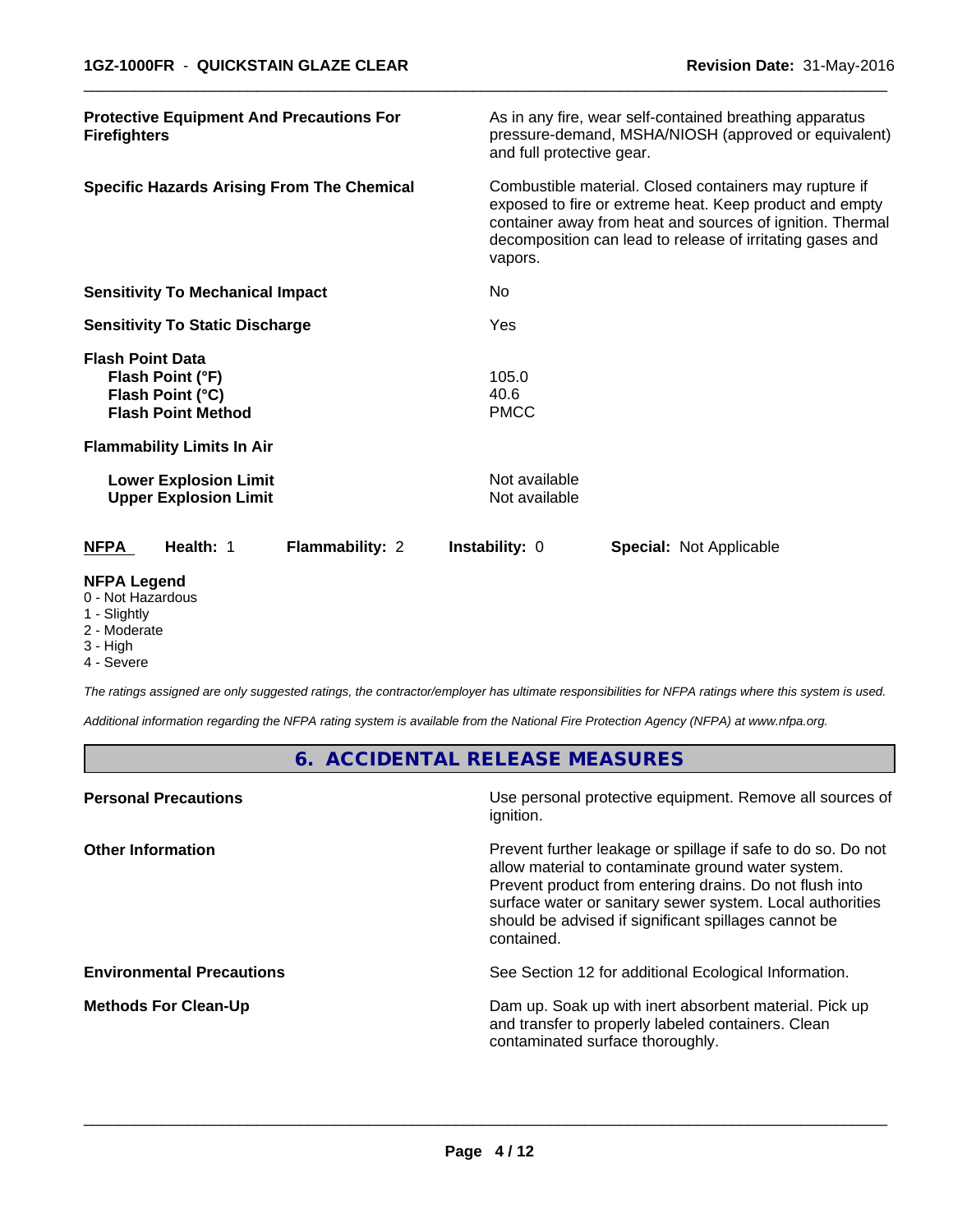# **7. HANDLING AND STORAGE**

 $\overline{\phantom{a}}$  ,  $\overline{\phantom{a}}$  ,  $\overline{\phantom{a}}$  ,  $\overline{\phantom{a}}$  ,  $\overline{\phantom{a}}$  ,  $\overline{\phantom{a}}$  ,  $\overline{\phantom{a}}$  ,  $\overline{\phantom{a}}$  ,  $\overline{\phantom{a}}$  ,  $\overline{\phantom{a}}$  ,  $\overline{\phantom{a}}$  ,  $\overline{\phantom{a}}$  ,  $\overline{\phantom{a}}$  ,  $\overline{\phantom{a}}$  ,  $\overline{\phantom{a}}$  ,  $\overline{\phantom{a}}$ 

| <b>Handling</b>               | Use only in area provided with appropriate exhaust<br>ventilation. Do not breathe vapors or spray mist. Wear<br>personal protective equipment. Take precautionary<br>measures against static discharges. To avoid ignition of<br>vapors by static electricity discharge, all metal parts of the<br>equipment must be grounded. Keep away from open<br>flames, hot surfaces and sources of ignition. |
|-------------------------------|-----------------------------------------------------------------------------------------------------------------------------------------------------------------------------------------------------------------------------------------------------------------------------------------------------------------------------------------------------------------------------------------------------|
| <b>Storage</b>                | Keep containers tightly closed in a dry, cool and<br>well-ventilated place. Keep away from heat. Keep away<br>from open flames, hot surfaces and sources of ignition.<br>Keep in properly labeled containers. Keep out of the reach<br>of children.                                                                                                                                                 |
|                               | <b>DANGER</b> - Rags, steel wool or waste soaked with this<br>product may spontaneously catch fire if improperly<br>discarded. Immediately after use, place rags, steel wool or<br>waste in a sealed water-filled metal container.                                                                                                                                                                  |
| <b>Incompatible Materials</b> | Incompatible with strong acids and bases and strong<br>oxidizing agents.                                                                                                                                                                                                                                                                                                                            |

# **8. EXPOSURE CONTROLS / PERSONAL PROTECTION**

#### **Exposure Limits**

*No exposure limits have been established for this product.*

| <b>Chemical Name</b>    | <b>ACGIH</b>                    | <b>Alberta</b>                  | <b>British Columbia</b>         | <b>Ontario</b>                 | Quebec                        |
|-------------------------|---------------------------------|---------------------------------|---------------------------------|--------------------------------|-------------------------------|
| Talc                    | $2$ mg/m <sup>3</sup> - TWA     | $2 \text{ mg/m}^3$ - TWA        | $2 \text{ mg/m}^3$ - TWA        | $2 \text{ mg/m}^3$ - TWA       | 3 mg/m <sup>3</sup> - TWAEV   |
| Distillates, petroleum, | N/E                             | N/E                             | $200 \text{ mg/m}^3$ - TWA      | N/E                            | N/E                           |
| hydrotreated light      |                                 |                                 | Skin absorption can             |                                |                               |
|                         |                                 |                                 | contribute to overall           |                                |                               |
|                         |                                 |                                 | exposure.                       |                                |                               |
| Stoddard solvent        | 100 ppm - TWA                   | 100 ppm - TWA                   | 290 mg/m <sup>3</sup> - TWA     | 525 mg/m $3$ - TWA             | 100 ppm - TWAEV               |
|                         |                                 | $572$ mg/m <sup>3</sup> - TWA   | 580 mg/m <sup>3</sup> - STEL    |                                | 525 mg/m <sup>3</sup> - TWAEV |
| Silica, crystalline     | $0.025$ mg/m <sup>3</sup> - TWA | $0.025$ mg/m <sup>3</sup> - TWA | $0.025$ mg/m <sup>3</sup> - TWA | $0.10$ mg/m <sup>3</sup> - TWA | $0.1 \text{ mg/m}^3$ - TWAEV  |
| Ethyl benzene           | 20 ppm - TWA                    | 100 ppm - TWA                   | 20 ppm - TWA                    | 20 ppm - TWA                   | 100 ppm - TWAEV               |
|                         |                                 | 434 mg/m $3$ - TWA              |                                 |                                | 434 mg/m $3$ - TWAEV          |
|                         |                                 | 125 ppm - STEL                  |                                 |                                | 125 ppm - STEV                |
|                         |                                 | 543 mg/m $3 -$ STEL             |                                 |                                | 543 mg/m <sup>3</sup> - STEV  |
| Naphthalene             | 10 ppm - TWA                    | 10 ppm - TWA                    | 10 ppm - TWA                    | 10 ppm - TWA                   | 10 ppm - TWAEV                |
|                         | <b>Skin</b>                     | 52 mg/m $3$ - TWA               | 15 ppm - STEL                   | 15 ppm - STEL                  | 52 mg/m <sup>3</sup> - TWAEV  |
|                         |                                 | 15 ppm - STEL                   | Skin absorption can             | Danger of cutaneous            | 15 ppm - STEV                 |
|                         |                                 | $79$ mg/m $3 -$ STEL            | contribute to overall           | absorption                     | $79$ mg/m <sup>3</sup> - STEV |
|                         |                                 | Substance may be                | exposure.                       |                                |                               |
|                         |                                 | readily absorbed                |                                 |                                |                               |
|                         |                                 | through intact skin             |                                 |                                |                               |

#### **Legend**

ACGIH - American Conference of Governmental Industrial Hygienists

Alberta - Alberta Occupational Exposure Limits

British Columbia - British Columbia Occupational Exposure Limits

Ontario - Ontario Occupational Exposure Limits

Quebec - Quebec Occupational Exposure Limits

N/E - Not established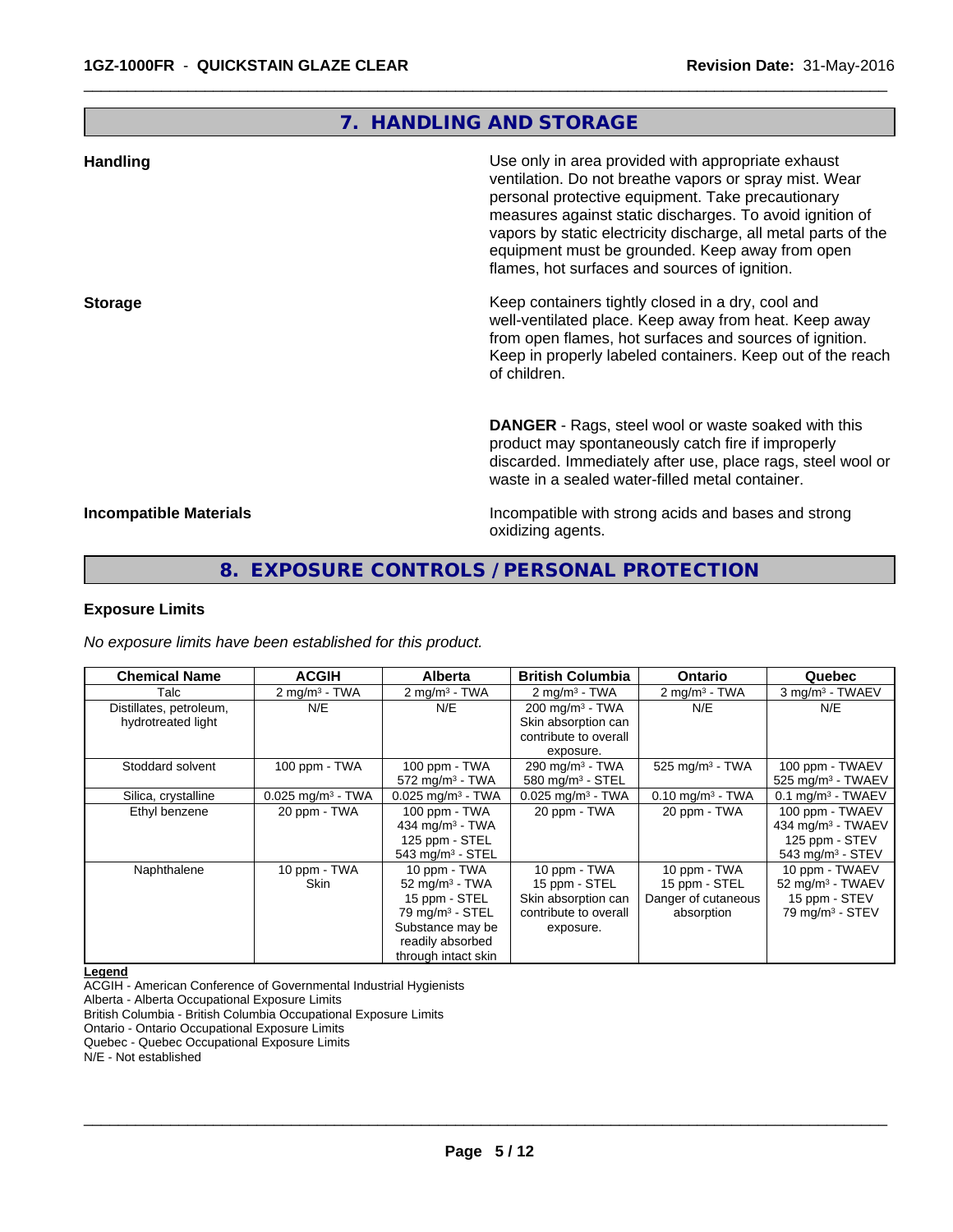# **Personal Protective Equipment**

**Engineering Measures Ensure adequate ventilation, especially in confined areas.** 

**Eye/Face Protection** Safety glasses with side-shields.

 $\overline{\phantom{a}}$  ,  $\overline{\phantom{a}}$  ,  $\overline{\phantom{a}}$  ,  $\overline{\phantom{a}}$  ,  $\overline{\phantom{a}}$  ,  $\overline{\phantom{a}}$  ,  $\overline{\phantom{a}}$  ,  $\overline{\phantom{a}}$  ,  $\overline{\phantom{a}}$  ,  $\overline{\phantom{a}}$  ,  $\overline{\phantom{a}}$  ,  $\overline{\phantom{a}}$  ,  $\overline{\phantom{a}}$  ,  $\overline{\phantom{a}}$  ,  $\overline{\phantom{a}}$  ,  $\overline{\phantom{a}}$ 

**Skin Protection Skin Protection Skin Protective gloves.** Long sleeved clothing. Protective gloves. **Respiratory Protection In operations where exposure limits are exceeded, use a** NIOSH approved respirator that has been selected by a technically qualified person for the specific work conditions. When spraying the product or applying in confined areas, wear a NIOSH approved respirator specified for paint spray or organic vapors.

**Hygiene Measures Avoid contact with skin, eyes and clothing. Remove and Avoid contact with skin, eyes and clothing. Remove and Avoid contact with skin, eyes and clothing. Remove and** wash contaminated clothing before re-use. Wash thoroughly after handling. When using do not eat, drink or smoke.

# **9. PHYSICAL AND CHEMICAL PROPERTIES**

**Appearance** liquid **Odor** solvent **Odor Threshold No information available** No information available **Density (lbs/gal)** 9.0 - 9.3 **Specific Gravity** 1.07 - 1.11 **pH** No information available **Viscosity (cps)** No information available Notice 1, 1999 **Solubility Note 2008 Note 2008 Note 2008 Note 2008 Note 2008 Note 2008 Note 2008 Note 2009 Note 2009 Note 2009 Note 2009 Note 2009 Note 2009 Note 2009 Note 2009 Note 2009 Note 2009 Note Water Solubility** No information available **Evaporation Rate No information available No information available Vapor Pressure** No information available **Vapor Density No information available No information available Wt. % Solids** 65 - 75 **Vol. % Solids** 50 - 60 **Wt. % Volatiles** 25 - 35 **Vol. % Volatiles** 40 - 50 **VOC Regulatory Limit (g/L)** <350 **Boiling Point (°F)** 318 **Boiling Point (°C)** 159 **Freezing Point (°F)** No information available **Freezing Point (°C)** The state of the Mondo No information available **Flash Point (°F)** 105.0 **Flash Point (°C)** 40.6 **Flash Point Method** PMCC **Flammability (solid, gas)** Not applicable **Upper Explosion Limit** Not applicable **Lower Explosion Limit**<br> **Autoignition Temperature (°F)** Not applicable Not applicable **Autoignition Temperature (°F)**<br> **Autoignition Temperature (°C)** No information available **Autoignition Temperature (°C) Decomposition Temperature (°F)** No information available **Decomposition Temperature (°C)** No information available **Partition Coefficient (n-octanol/water)** No information available

# **10. STABILITY AND REACTIVITY**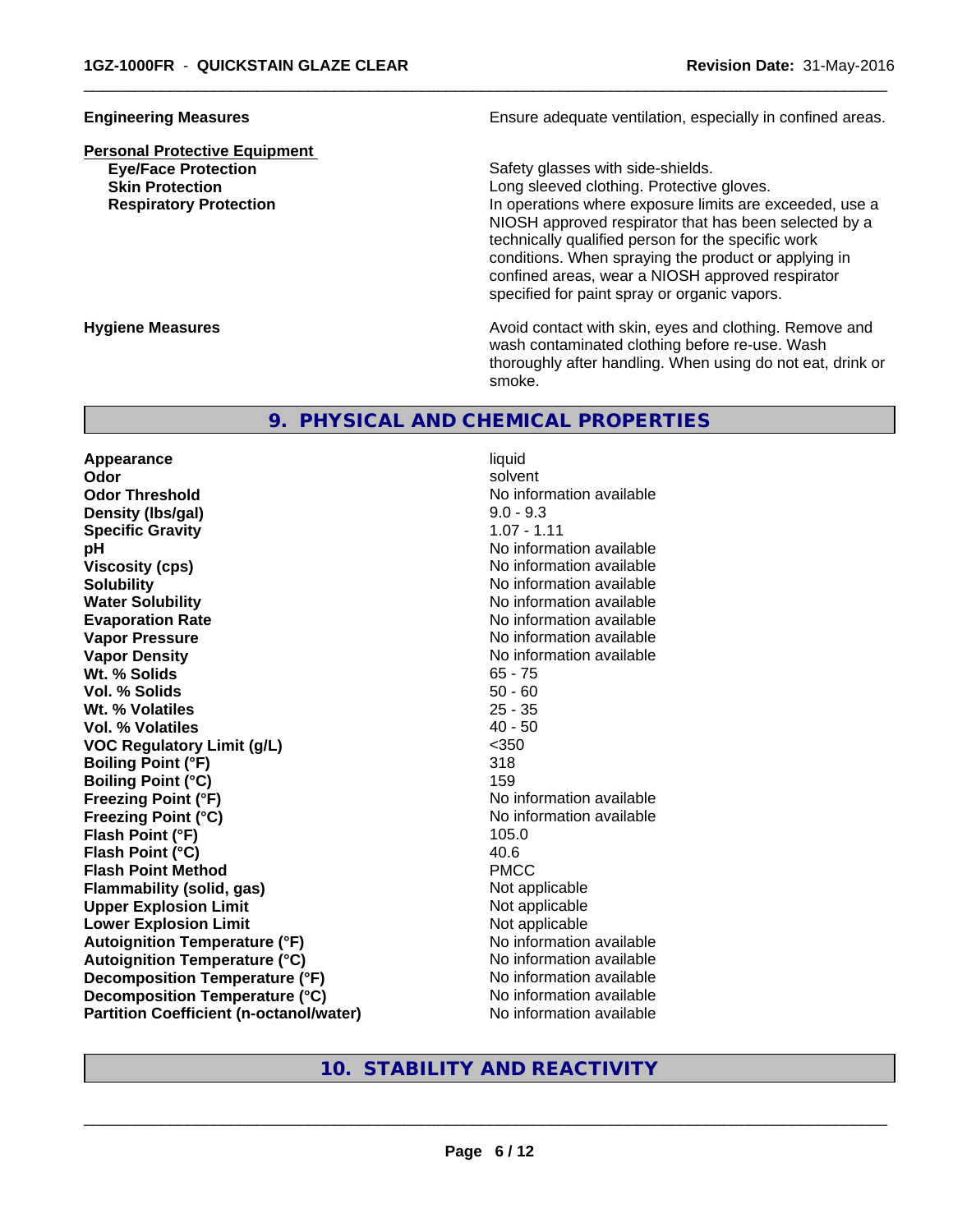| <b>Reactivity</b>                                                      | Not Applicable                                                                                                                                                                                                   |
|------------------------------------------------------------------------|------------------------------------------------------------------------------------------------------------------------------------------------------------------------------------------------------------------|
| <b>Chemical Stability</b>                                              | Stable under normal conditions. Hazardous polymerisation<br>does not occur.                                                                                                                                      |
| <b>Conditions To Avoid</b>                                             | Keep away from open flames, hot surfaces, static<br>electricity and sources of ignition.                                                                                                                         |
| <b>Incompatible Materials</b>                                          | Incompatible with strong acids and bases and strong<br>oxidizing agents.                                                                                                                                         |
| <b>Hazardous Decomposition Products</b>                                | Thermal decomposition can lead to release of irritating<br>gases and vapors.                                                                                                                                     |
| <b>Possibility Of Hazardous Reactions</b>                              | None under normal conditions of use.                                                                                                                                                                             |
|                                                                        | 11. TOXICOLOGICAL INFORMATION                                                                                                                                                                                    |
| <b>Product Information</b><br>Information on likely routes of exposure |                                                                                                                                                                                                                  |
| <b>Principal Routes of Exposure</b>                                    | Eye contact, skin contact and inhalation.                                                                                                                                                                        |
| <b>Acute Toxicity</b><br><b>Product Information</b>                    | Repeated or prolonged exposure to organic solvents may<br>lead to permanent brain and nervous system damage.<br>Intentional misuse by deliberately concentrating and<br>inhaling vapors may be harmful or fatal. |
| Information on toxicological effects                                   |                                                                                                                                                                                                                  |
| <b>Symptoms</b>                                                        | No information available                                                                                                                                                                                         |
|                                                                        | Delayed and immediate effects as well as chronic effects from short and long-term exposure                                                                                                                       |
| Eye contact<br><b>Skin contact</b>                                     | Contact with eyes may cause irritation.<br>May cause skin irritation and/or dermatitis. Prolonged skin<br>contact may defat the skin and produce dermatitis.                                                     |
| <b>Inhalation</b>                                                      | High vapor / aerosol concentrations are irritating to the<br>eyes, nose, throat and lungs and may cause headaches,<br>dizziness, drowsiness, unconsciousness, and other central                                  |

 $\overline{\phantom{a}}$  ,  $\overline{\phantom{a}}$  ,  $\overline{\phantom{a}}$  ,  $\overline{\phantom{a}}$  ,  $\overline{\phantom{a}}$  ,  $\overline{\phantom{a}}$  ,  $\overline{\phantom{a}}$  ,  $\overline{\phantom{a}}$  ,  $\overline{\phantom{a}}$  ,  $\overline{\phantom{a}}$  ,  $\overline{\phantom{a}}$  ,  $\overline{\phantom{a}}$  ,  $\overline{\phantom{a}}$  ,  $\overline{\phantom{a}}$  ,  $\overline{\phantom{a}}$  ,  $\overline{\phantom{a}}$ 

**STOT** - single exposure

dizziness, drowsiness, unconsciousness, and other central nervous system effects. **Ingestion Ingestion Ingestion Ingestion** may cause irritation to mucous membranes. Small amounts of this product aspirated into the respiratory system during ingestion or vomiting may cause mild to severe pulmonary injury, possibly progressing to death. **Sensitization: Sensitization:** May cause an allergic skin reaction. **Neurological Effects**<br> **No information available.**<br> **Mutagenic Effects**<br> **Mutagenic Effects Mutagenic Effects**<br> **Reproductive Effects**<br> **Reproductive Effects**<br> **Reproductive Effects** No information available.<br>No information available. **Developmental Effects No information available.**<br> **Target Organ Effects No information available. Target Organ Effects**<br> **STOT - single exposure**<br>
STOT - single exposure<br>
No information available.

**STOT** - **repeated exposure Causes damage to organs through prolonged or repeated**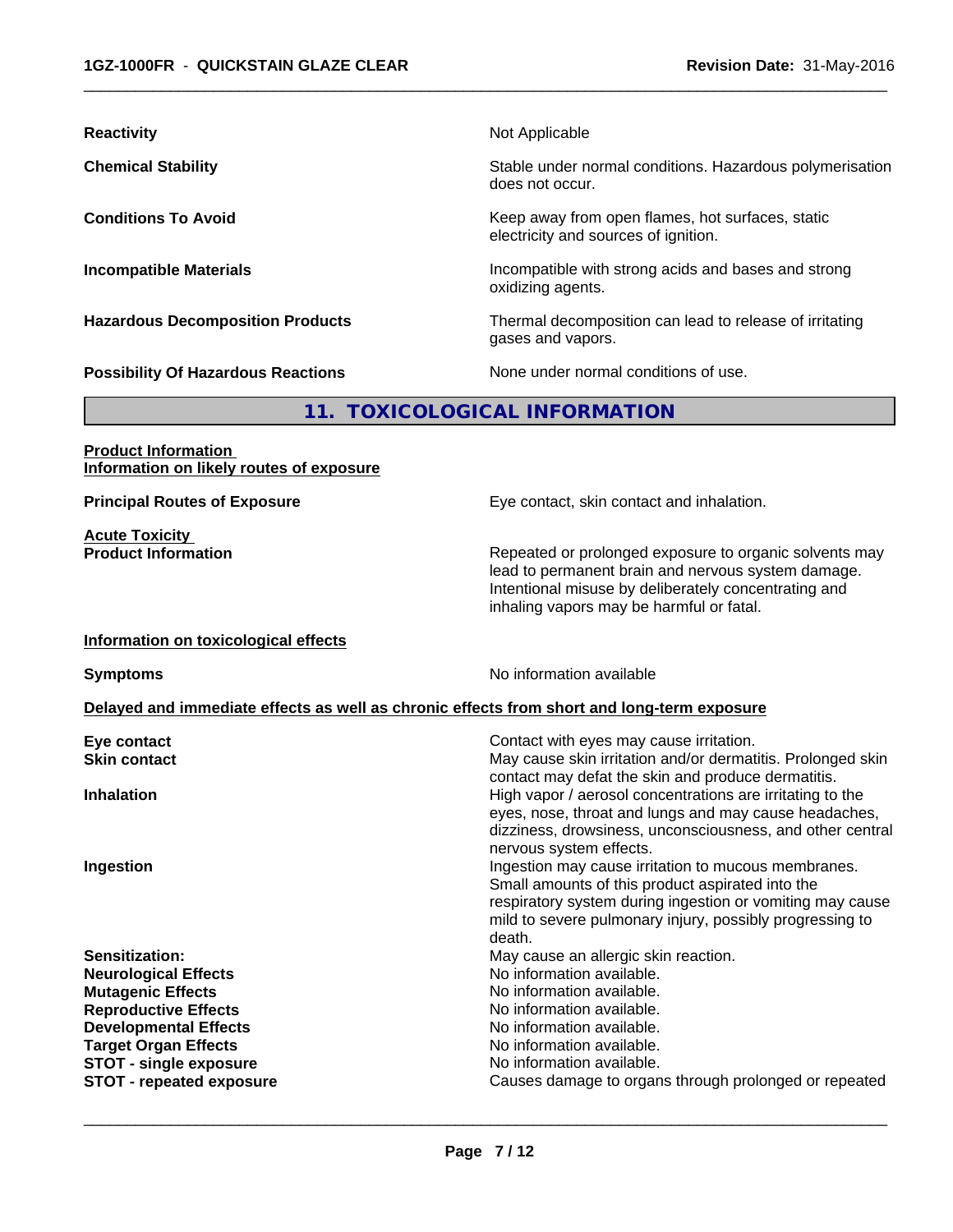**Other adverse effects**<br> **Aspiration Hazard**<br> **Aspiration Hazard**<br> **Aspiration Hazard** 

exposure if inhaled. Contains: Crystalline Silica which has been determined to be carcinogenic to humans by IARC when in respirable form. Risk of cancer depends on duration and level of inhalation exposure to spray mist or dust from sanding the dried paint.

 $\overline{\phantom{a}}$  ,  $\overline{\phantom{a}}$  ,  $\overline{\phantom{a}}$  ,  $\overline{\phantom{a}}$  ,  $\overline{\phantom{a}}$  ,  $\overline{\phantom{a}}$  ,  $\overline{\phantom{a}}$  ,  $\overline{\phantom{a}}$  ,  $\overline{\phantom{a}}$  ,  $\overline{\phantom{a}}$  ,  $\overline{\phantom{a}}$  ,  $\overline{\phantom{a}}$  ,  $\overline{\phantom{a}}$  ,  $\overline{\phantom{a}}$  ,  $\overline{\phantom{a}}$  ,  $\overline{\phantom{a}}$ 

May be harmful if swallowed and enters airways. Small amounts of this product aspirated into the respiratory system during ingestion or vomiting may cause mild to severe pulmonary injury, possibly progressing to death.

#### **Numerical measures of toxicity**

#### **The following values are calculated based on chapter 3.1 of the GHS document**

| ATEmix (oral)                 | 18429 mg/kg |
|-------------------------------|-------------|
| ATEmix (dermal)               | 9188 mg/ka  |
| ATEmix (inhalation-dust/mist) | 86.9 mg/L   |

#### **Component**

Solvent naphtha, petroleum, medium aliphatic LD50 Oral: > 6240 mg/kg (Rat) LD50 Dermal: > 3120 mg/kg (Rabbit) LC50 Inhalation (Vapor): 1400 ppm (Rat, 4 hr.) Distillates, petroleum, hydrotreated light LD50 Oral: > 5,000 mg/kg (Rat) LD50 Dermal: > 3,000 mg/kg (Rabbit) Solvent naphtha, petroleum, light aromatic LD50 Oral: 8400 mg/kg (Rat) Stoddard solvent LD50 Oral: > 5,000 mg/kg (Rat) LD50 Dermal: > 3160 mg/kg (Rabbit) LC50 Inhalation (Vapor): > 6.1 mg/L (Rat) 1,2,4-Trimethylbenzene LD50 Oral: 5000 mg/kg (Rat) LC50 Inhalation (Vapor): 18000 mg/m<sup>3</sup> (Rat, 4 hr.) Solvent naphtha (petroleum), heavy aromatic LD50 Dermal: > 2 mL/kg (Rabbit) LC50 Inhalation (Vapor): > 590 mg/m<sup>3</sup> (Rat, 4 hr.) Silica, crystalline LD50 Oral: 500 mg/kg (Rat) Ethyl benzene LD50 Oral: mg/kg (Rat) LD50 Dermal: > mg/kg (Rabbit) LC50 Inhalation (Vapor): mg/m<sup>3</sup> (Rat, 2 hr.) Naphthalene LD50 Oral: 969 mg/kg (Rat) LD50 Dermal: > 20,000 mg/kg (Rabbit) LC50 Inhalation (Vapor): > 340 mg/m<sup>3</sup> (Rat, 1 hr.) Methyl ethyl ketoxime LD50 Oral: 930 mg/kg (Rat) LD50 Dermal: 200 µL/kg (Rabbit) LC50 Inhalation (Vapor): > 4.8 mg/L (Rat)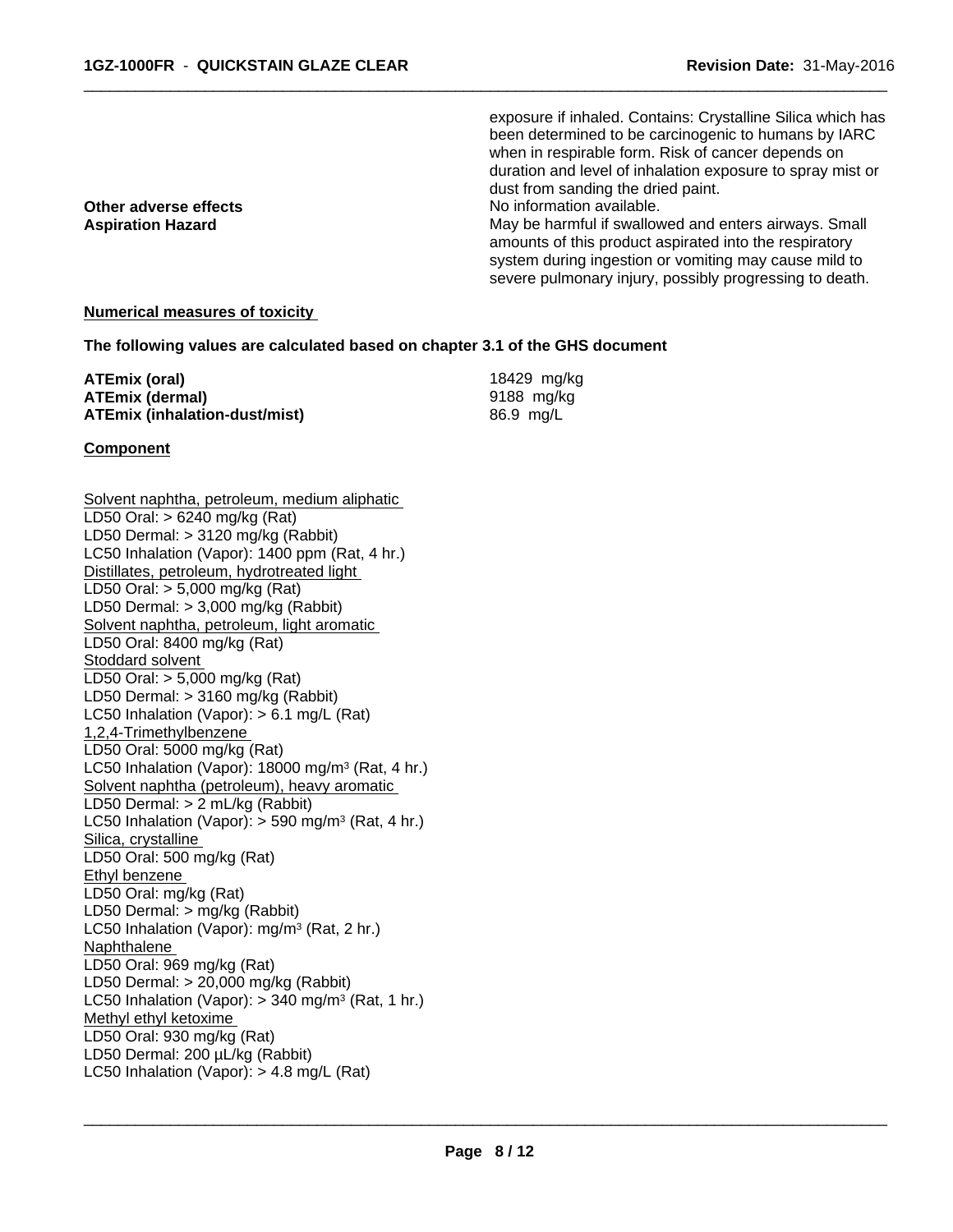#### **Chronic Toxicity**

#### **Carcinogenicity**

*The information below indicateswhether each agency has listed any ingredient as a carcinogen:.*

| <b>Chemical Name</b> | <b>IARC</b>                    | <b>NTP</b>                   |
|----------------------|--------------------------------|------------------------------|
|                      | 1 - Human Carcinogen           | Known Human Carcinogen       |
| Silica, crystalline  |                                |                              |
|                      | 2B - Possible Human Carcinogen |                              |
| Ethyl benzene        |                                |                              |
|                      | 2B - Possible Human Carcinogen | Reasonably Anticipated Human |
| Naphthalene          |                                | Carcinogen                   |

 $\overline{\phantom{a}}$  ,  $\overline{\phantom{a}}$  ,  $\overline{\phantom{a}}$  ,  $\overline{\phantom{a}}$  ,  $\overline{\phantom{a}}$  ,  $\overline{\phantom{a}}$  ,  $\overline{\phantom{a}}$  ,  $\overline{\phantom{a}}$  ,  $\overline{\phantom{a}}$  ,  $\overline{\phantom{a}}$  ,  $\overline{\phantom{a}}$  ,  $\overline{\phantom{a}}$  ,  $\overline{\phantom{a}}$  ,  $\overline{\phantom{a}}$  ,  $\overline{\phantom{a}}$  ,  $\overline{\phantom{a}}$ 

• Crystalline Silica has been determined to be carcinogenic to humans by IARC (1) when in respirable form. Risk of cancer depends on duration and level of inhalation exposure to spray mist or dust from sanding the dried paint.

#### **Legend**

IARC - International Agency for Research on Cancer NTP - National Toxicity Program OSHA - Occupational Safety & Health Administration

**12. ECOLOGICAL INFORMATION**

# **Ecotoxicity Effects**

The environmental impact of this product has not been fully investigated.

## **Product Information**

#### **Acute Toxicity to Fish**

No information available

#### **Acute Toxicity to Aquatic Invertebrates**

No information available

#### **Acute Toxicity to Aquatic Plants**

No information available

#### **Persistence / Degradability**

No information available.

#### **Bioaccumulation / Accumulation**

No information available.

#### **Mobility in Environmental Media**

No information available.

#### **Ozone**

No information available

## **Component**

#### **Acute Toxicity to Fish**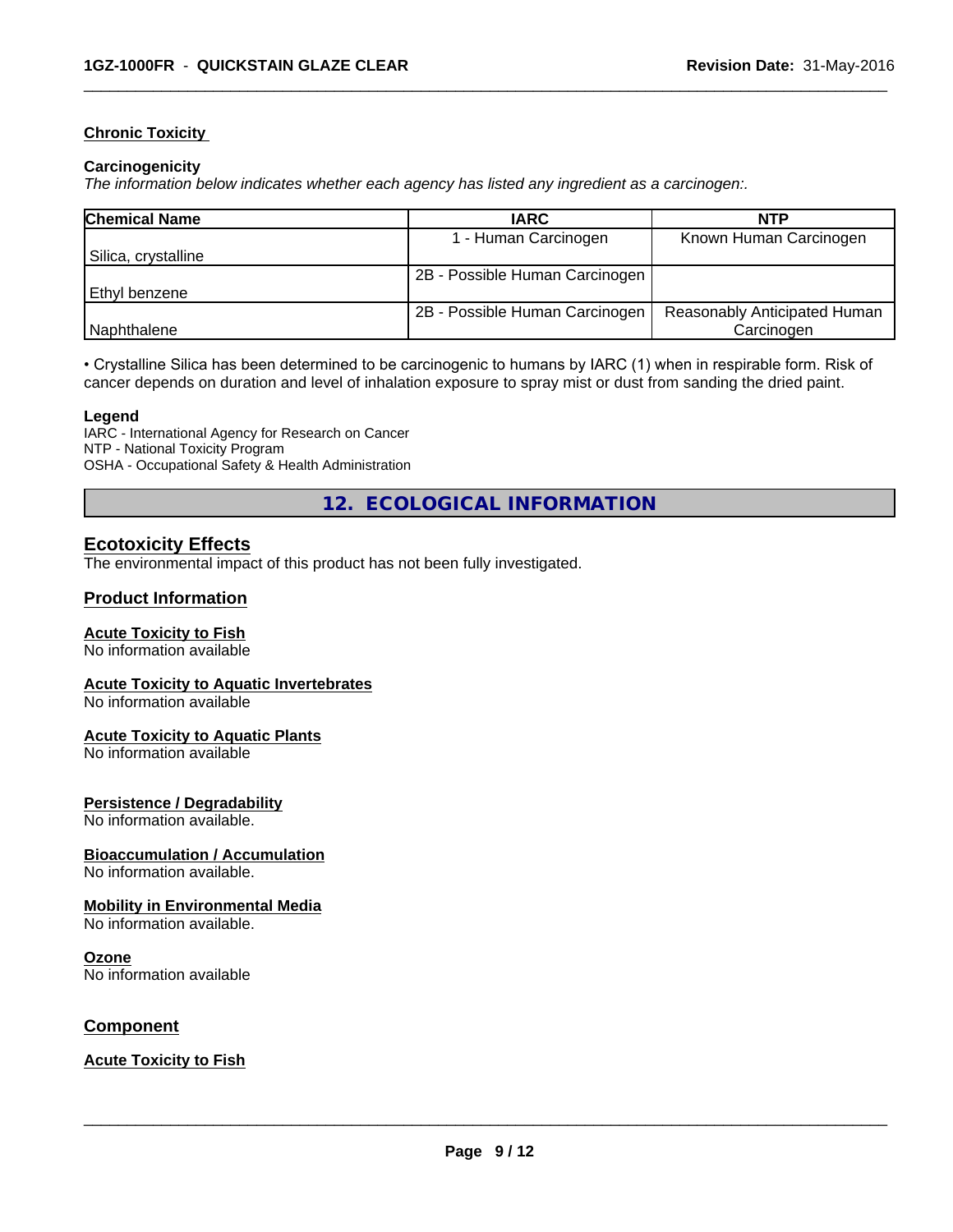Ethyl benzene LC50: 12.1 mg/L (Fathead Minnow - 96 hr.) Methyl ethyl ketoxime LC50: 48 mg/L (Bluegill sunfish - 96 hr.)

#### **Acute Toxicity to Aquatic Invertebrates**

Ethyl benzene EC50: 1.8 mg/L (Daphnia magna - 48 hr.) Methyl ethyl ketoxime EC50: 750 mg/L (Daphnia magna - 48 hr.)

#### **Acute Toxicity to Aquatic Plants**

Ethyl benzene EC50: 4.6 mg/L (Green algae (Scenedesmus subspicatus), 72 hrs.)

# **13. DISPOSAL CONSIDERATIONS**

 $\overline{\phantom{a}}$  ,  $\overline{\phantom{a}}$  ,  $\overline{\phantom{a}}$  ,  $\overline{\phantom{a}}$  ,  $\overline{\phantom{a}}$  ,  $\overline{\phantom{a}}$  ,  $\overline{\phantom{a}}$  ,  $\overline{\phantom{a}}$  ,  $\overline{\phantom{a}}$  ,  $\overline{\phantom{a}}$  ,  $\overline{\phantom{a}}$  ,  $\overline{\phantom{a}}$  ,  $\overline{\phantom{a}}$  ,  $\overline{\phantom{a}}$  ,  $\overline{\phantom{a}}$  ,  $\overline{\phantom{a}}$ 

**Waste Disposal Method Dispose of in accordance with federal, state, provincial,** and local regulations. Local requirements may vary, consult your sanitation department or state-designated environmental protection agency for more disposal options.

**Empty Container Warning <b>Emptied** Containers may retain product residue. Follow label warnings even after container is emptied. Residual vapors may explode on ignition.

**14. TRANSPORT INFORMATION**

| <b>TDG</b>                  |                                                                                                                                                                                           |  |  |
|-----------------------------|-------------------------------------------------------------------------------------------------------------------------------------------------------------------------------------------|--|--|
| <b>Proper Shipping Name</b> | Paint                                                                                                                                                                                     |  |  |
| <b>Hazard Class</b>         |                                                                                                                                                                                           |  |  |
| UN-No                       | UN1263                                                                                                                                                                                    |  |  |
| <b>Packing Group</b>        | Ш                                                                                                                                                                                         |  |  |
| <b>Description</b>          | UN1263, Paint, , 3, III                                                                                                                                                                   |  |  |
| <b>TDG Comment</b>          | In Canada, Class 3 flammable liquids may be reclassified<br>as non-regulated for domestic ground transportation if they<br>meet the requirements of TDG General Exemption<br>SOR/2008-34. |  |  |
| <b>ICAO/IATA</b>            | Contact the preparer for further information.                                                                                                                                             |  |  |
| <b>IMDG / IMO</b>           | Contact the preparer for further information.                                                                                                                                             |  |  |

# **15. REGULATORY INFORMATION**

# **International Inventories**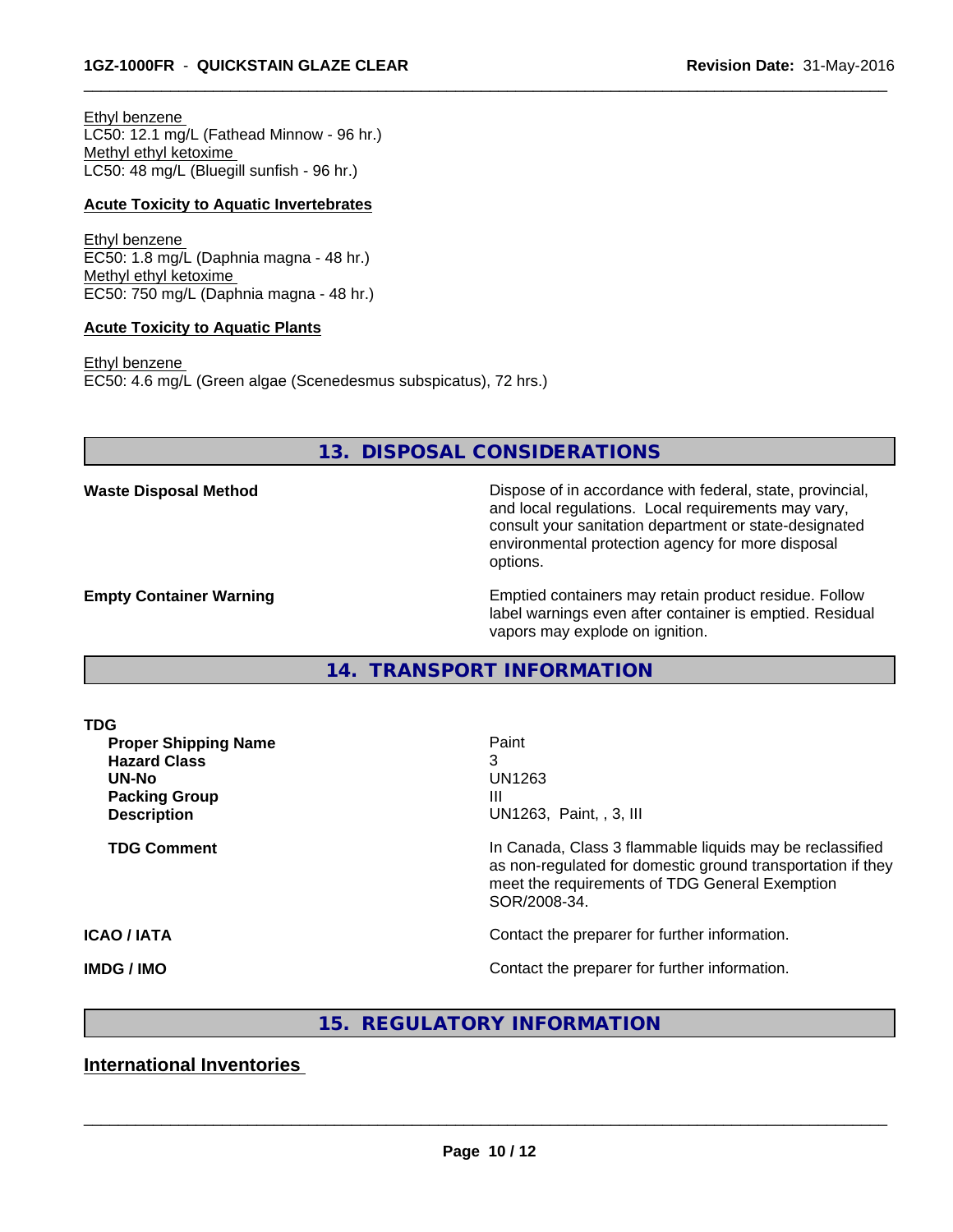#### **TSCA: United States** Yes - All components are listed or exempt. **DSL: Canada** Yes - All components are listed or exempt.

# **National Pollutant Release Inventory (NPRI)**

#### **NPRI Parts 1- 4**

This product contains the following Parts 1-4 NPRI chemicals:

| <b>Chemical Name</b>               | <b>CAS-No</b> | Weight % (max) | <b>NPRI Parts 1-4</b> |  |
|------------------------------------|---------------|----------------|-----------------------|--|
| 1,2,4-Trimethylbenzene             | $95 - 63 - 6$ | $1 - 5\%$      | Listed                |  |
| Solvent naphtha (petroleum), heavy | 64742-94-5    | 1 - 5%         | Listed                |  |
| aromatic<br>Ethyl benzene          | 100-41-4      | $0.1 - 0.25\%$ | Listed                |  |
| Naphthalene                        | $91 - 20 - 3$ | $0.1 - 0.25\%$ | Listed                |  |
|                                    |               |                |                       |  |

 $\overline{\phantom{a}}$  ,  $\overline{\phantom{a}}$  ,  $\overline{\phantom{a}}$  ,  $\overline{\phantom{a}}$  ,  $\overline{\phantom{a}}$  ,  $\overline{\phantom{a}}$  ,  $\overline{\phantom{a}}$  ,  $\overline{\phantom{a}}$  ,  $\overline{\phantom{a}}$  ,  $\overline{\phantom{a}}$  ,  $\overline{\phantom{a}}$  ,  $\overline{\phantom{a}}$  ,  $\overline{\phantom{a}}$  ,  $\overline{\phantom{a}}$  ,  $\overline{\phantom{a}}$  ,  $\overline{\phantom{a}}$ 

#### **NPRI Part 5**

This product contains the following NPRI Part 5 Chemicals:

| <b>Chemical Name</b>                 | <b>CAS-No</b> | Weight % (max) | <b>NPRI Part 5</b> |  |
|--------------------------------------|---------------|----------------|--------------------|--|
| Solvent naphtha, petroleum, medium   | 64742-88-7    | $10 - 30%$     | Listed             |  |
| aliphatic                            |               |                |                    |  |
| Distillates, petroleum, hydrotreated | 64742-47-8    | $3 - 7%$       | Listed             |  |
| liaht                                |               |                |                    |  |
| Solvent naphtha, petroleum, light    | 64742-95-6    | $1 - 5%$       | Listed             |  |
| aromatic                             |               |                |                    |  |
| Stoddard solvent                     | 8052-41-3     | 1 - 5%         | Listed             |  |
| 1,2,4-Trimethylbenzene               | 95-63-6       | 1 - 5%         | Listed             |  |
| Solvent naphtha (petroleum), heavy   | 64742-94-5    | 1 - 5%         | Listed             |  |
| aromatic                             |               |                |                    |  |

#### **WHMIS Regulatory Status**

This product has been classified in accordance with the hazard criteria of the Hazardous Products Regulations (HPR) and the SDS contains all the information required by the HPR.

| HMIS -              | Health: $1^*$ | <b>Flammability: 2</b>                                                     | <b>Reactivity: 0</b> | $PPE: -$ |  |
|---------------------|---------------|----------------------------------------------------------------------------|----------------------|----------|--|
| <b>HMIS Legend</b>  |               |                                                                            |                      |          |  |
| 0 - Minimal Hazard  |               |                                                                            |                      |          |  |
| 1 - Slight Hazard   |               |                                                                            |                      |          |  |
| 2 - Moderate Hazard |               |                                                                            |                      |          |  |
| 3 - Serious Hazard  |               |                                                                            |                      |          |  |
| 4 - Severe Hazard   |               |                                                                            |                      |          |  |
| * - Chronic Hazard  |               |                                                                            |                      |          |  |
|                     |               | X - Consult your supervisor or S.O.P. for "Special" handling instructions. |                      |          |  |

*Note: The PPE rating has intentionally been left blank. Choose appropriate PPE that will protect employees from the hazards the material will present under the actual normal conditions of use.*

*Caution: HMISÒ ratings are based on a 0-4 rating scale, with 0 representing minimal hazards or risks, and 4 representing significant hazards or risks. Although HMISÒ ratings are not required on MSDSs under 29 CFR 1910.1200, the preparer, has chosen to provide them. HMISÒ ratings are to be used only in conjunction with a fully implemented HMISÒ program by workers who have received appropriate HMISÒ training. HMISÒ is a registered trade and service mark of the NPCA. HMISÒ materials may be purchased exclusively from J. J. Keller (800) 327-6868.*